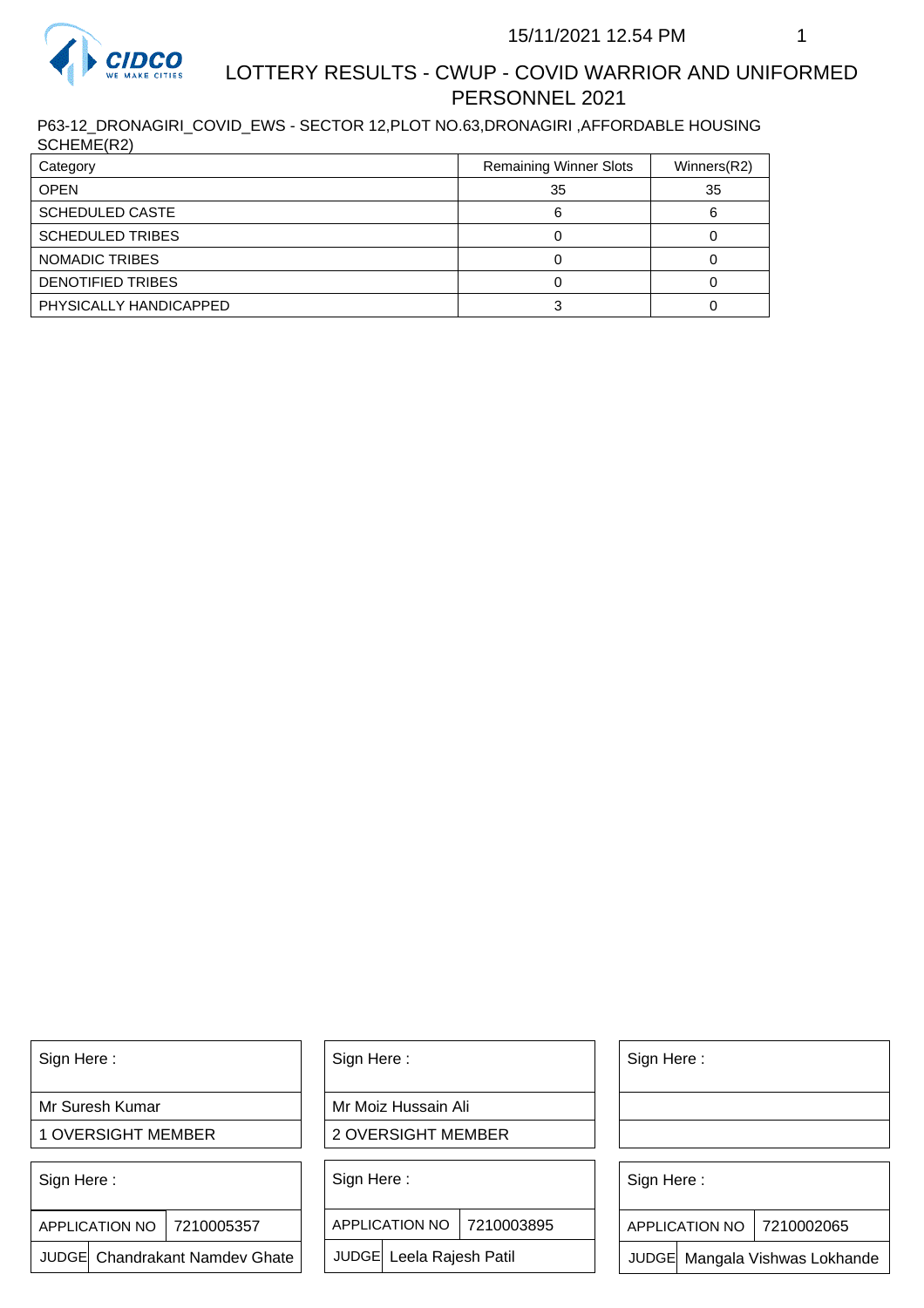

Winner List

 LOTTERY RESULTS - CWUP - COVID WARRIOR AND UNIFORMED PERSONNEL 2021

Scheme: P63-12\_DRONAGIRI\_COVID\_EWS - SECTOR 12,PLOT NO.63,DRONAGIRI ,AFFORDABLE HOUSING SCHEME

Category - OPEN - OPEN

| Priority No    | Application<br><b>Number</b> | <b>Applicant Name</b>            | Flat*<br>Bd, Wg, Fl, Ft (Rnd) | Priority No | Application<br>Number | <b>Applicant Name</b>                  | Flat*<br>Bd, Wg, Fl, Ft(Rnd) |
|----------------|------------------------------|----------------------------------|-------------------------------|-------------|-----------------------|----------------------------------------|------------------------------|
| $\mathbf{1}$   | 7210004270                   | Mrs Yasmin Karim Shaikh          | $E01, -, 4, 1(R2)$            | 21          | 7210005909            | Mr Jagtap Kishor Umaji                 | $E01, -3, 3(R2)$             |
| $\overline{2}$ | 7210008840                   | Mr Sandesh Uttam<br>Taigade      | E03, -, 8, 5(R2)              | 22          | 7210006803            | Ms Pooja Baliram Gaikwad               | E03, -, 9, 5(R2)             |
| 3              | 7210004727                   | Mr Jitendra Mohan Kadam          | $E01, -3, 1(R2)$              | 23          | 7210007334            | Mrs Neelam Rajendra<br>Kagra           | E03, -, 6, 4(R2)             |
| 4              | 7210001688                   | Ms Malan<br>Balwant<br>Salunkhe  | E03, -, 11,<br>6(R2)          | 24          | 7210000719            | Mr Roasaheb Satwaji<br><b>Bhalerao</b> | E01, -, 1, 3(R2)             |
| 5              | 7210009163                   | Mr Jahangir Najir Bagwan         | $E03, -, 5, 3(R2)$            | 25          | 7210010000            | Mr Rajesh Sanjay Kharche               | E03, $-$ , 3, 6(R2)          |
| 6              | 7210001474                   | Mr Santosh Daryappa Sale         | $E01, -7, 3(R2)$              | 26          | 7210009413            | Mr Yuvraj Subhash<br>Shivagunde        | $E02, -13,$<br>5(R2)         |
| $\overline{7}$ | 7210002306                   | Mr Yogesh Nana Margaje           | $E01, -3, 4(R2)$              | 27          | 7210008704            | Mrs Shravni Shailesh<br>Kadam          | E01, -, 6, 5(R2)             |
| 8              | 7210007765                   | Mr Anil Daji Gawas               | $E01, -7, 4(R2)$              | 28          | 7210007221            | Mr Dinesh Munnakalal<br>Sonkar         | E02, -, 1, 3(R2)             |
| 9              | 7210000695                   | Mrs Jyoti Suresh Pawar           | E03, $-$ , 4, 4(R2)           | 29          | 7210001445            | Mrs Sonal Ishwar Nayakal               | $E03, -, 4, 1(R2)$           |
| 10             | 7210004779                   | Mr Subhash Sitaram<br>Khatpe     | E02, -, 14,<br>1(R2)          | 30          | 7210000146            | Mrs Kritika Narayan<br>Pardeshi        | E01, -, 2, 3(R2)             |
| 11             | 7210004787                   | Mr Dipak Kautik Patil            | E03, -, 12,<br>4(R2)          | 31          | 7210002575            | Ms Pramila Balu Gangurde               | E02, -, 10,<br>6(R2)         |
| 12             | 7210005277                   | Ms Anjana Bhausaheb<br>Gorde     | E03, -, 12,<br>2(R2)          | 32          | 7210002857            | Mr Brian Basil Dsilva                  | E01, -, 12,<br>4(R2)         |
| 13             | 7210002772                   | Ms Pratibha Dinkar Umate         | E02, $-$ , 6, 5(R2)           | 33          | 7210005701            | Mr Kunal Pandurang<br>Khaire           | E02, -, 1, 5(R2)             |
| 14             | 7210003379                   | Mr Husen Baba Pathan             | E02, -, 14,<br>3(R2)          | 34          | 7210002636            | Mr Rakesh Rohidas Nikam                | E03, -, 9, 1(R2)             |
| 15             | 7210004342                   | Ms Swaranjali Dilip Mhatre       | E02, $-$ , 1, 4(R2)           | 35          | 7210008272            | Mrs Ashwini Ramesh<br>Adate            | $E01, -11,$<br>2(R2)         |
| 16             | 7210001919                   | Mr Harish Babu Mass              | $E02, -, 9, 5(R2)$            |             |                       |                                        |                              |
| 17             | 7210008331                   | Mrs Shilpa Tanaji Gaikwad        | E03, -, 10,<br>5(R2)          |             |                       |                                        |                              |
| 18             | 7210004614                   | Mr Pravin Suhas Dusankar         | $E02, -, 8, 2(R2)$            |             |                       |                                        |                              |
| 19             | 7210003678                   | Ms Suvarna Navnath<br>Manjrekar  | E02, -, 4, 1(R2)              |             |                       |                                        |                              |
| 20             | 7210001494                   | Mrs Lata<br>Dattatray<br>Ranjane | E02, -, 2, 1(R2)              |             |                       |                                        |                              |
|                |                              |                                  |                               |             |                       |                                        |                              |

\* Bd,Wg,Fl,Ft(Rnd) = Building, Wing, Floor, Flat (Round)